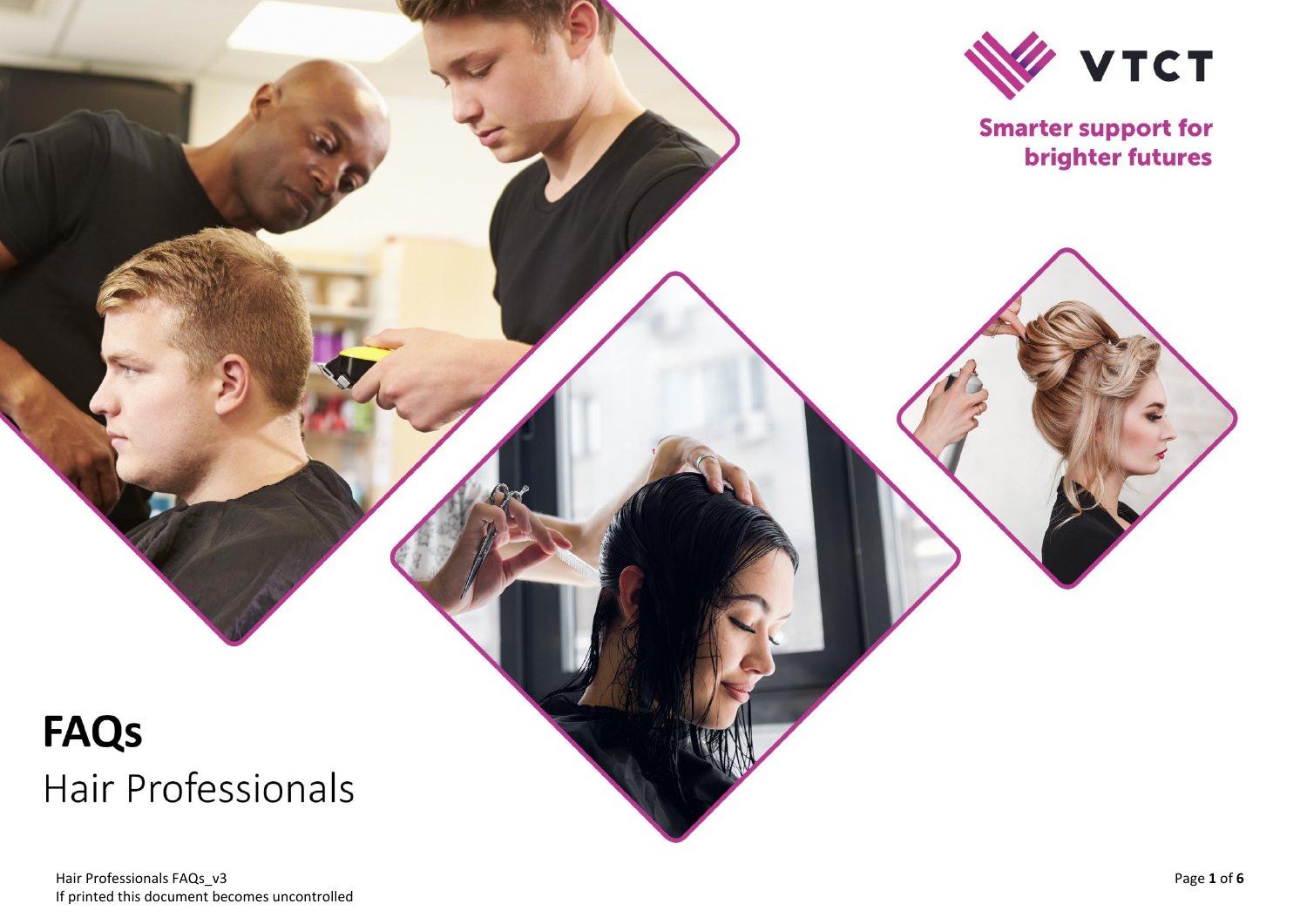

| <b>Booking an End-Point Assessment</b>                                                                          |                                                                                                                                                                                                                                                                                                                                                 |  |
|-----------------------------------------------------------------------------------------------------------------|-------------------------------------------------------------------------------------------------------------------------------------------------------------------------------------------------------------------------------------------------------------------------------------------------------------------------------------------------|--|
| <b>Question</b>                                                                                                 | Answer                                                                                                                                                                                                                                                                                                                                          |  |
| Where can the End-point Assessment be held?                                                                     | The End-point Assessment can take place at either the employer's or training provider's salon. As far as<br>reasonably practicable, the location of the End-point Assessment should match the conditions of a realistic<br>working environment. More information can be found in the Guidance for Employers and Training Providers<br>document. |  |
| What support can be given to apprentices with the need<br>for reasonable adjustments/special consideration?     | You would need to follow the guidance detailed in the Reasonable Adjustment and Special Considerations<br>Policy for the End-point Assessment found on the VTCT website.                                                                                                                                                                        |  |
| Can End-point Assessments be arranged in collaboration<br>with another training provider/employer?              | VTCT does not permit apprentices from different training providers/employers to be part of the same End-<br>point Assessment.                                                                                                                                                                                                                   |  |
| Can a barbering and a hairdressing End-point Assessment<br>be assessed at the same time with the same assessor? | VTCT does not permit Apprenticeship Assessors to conduct both hairdressing and barbering End-point<br>Assessments at the same time. However, it is possible to run these End-point Assessments in parallel and<br>VTCT will send two Apprenticeship Assessors to undertake an End-point Assessment on the same day.                             |  |
| Can an End-point Assessment be cancelled without<br>charge?                                                     | It is possible for an End-point Assessment to be cancelled without charge if it is a minimum of 10 working<br>days before the End-point Assessment date.                                                                                                                                                                                        |  |
| Can an End-point Assessment be booked before the<br>apprentice has passed gateway?                              | An End-point Assessment can only be booked once the apprentice has passed gateway.                                                                                                                                                                                                                                                              |  |
| What happens if the apprentice's gateway is rejected?                                                           | You will receive an email notification from SEPA stating the reason(s) why the apprentice's gateway evidence<br>has been rejected. Once the rejection actions have been rectified, you will need to contact VTCT for the<br>Apprenticeship Assessor to complete the gateway stage.                                                              |  |
| How soon can an End-point Assessment be scheduled<br>once the apprentice has passed gateway?                    | Once the apprentice has passed gateway, they are eligible for End-point Assessment. VTCT requires 30 days'<br>notice of the booking for all scheduled End-point Assessments from gateway.                                                                                                                                                       |  |
| What is the process for booking an End-point<br>Assessment?                                                     | Once the apprentice has passed gateway in SEPA, the training provider is required to complete the End-point<br>Assessment Booking Request Form and send it to epa@vtct.org.uk.                                                                                                                                                                  |  |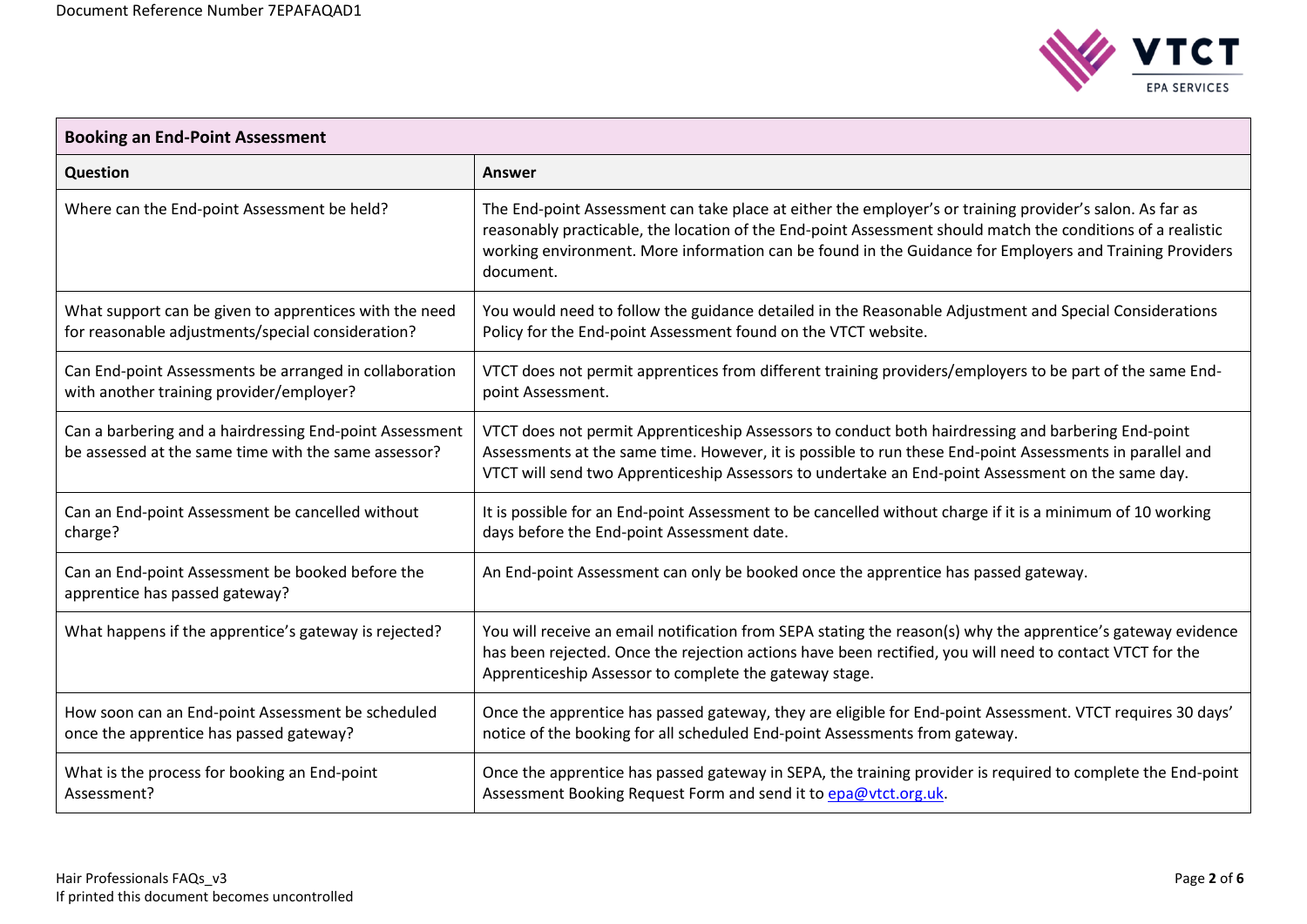$\Box$ 



÷

| <b>Preparing for an End-Point Assessment</b>                                                                |                                                                                                                                                                                                                                                                                                                                              |  |
|-------------------------------------------------------------------------------------------------------------|----------------------------------------------------------------------------------------------------------------------------------------------------------------------------------------------------------------------------------------------------------------------------------------------------------------------------------------------|--|
| Question                                                                                                    | <b>Answer</b>                                                                                                                                                                                                                                                                                                                                |  |
| What needs to be presented to the Apprenticeship<br>Assessor on the day of the End-point Assessment?        | A valid form of photographic ID for the apprentice, completed and signed Client Declaration Forms and the<br>apprentice's End-point Assessment Schedule.                                                                                                                                                                                     |  |
| What would happen if the documentation presented to<br>the Apprenticeship Assessor was incomplete?          | The End-point Assessment could not go ahead if the apprentice's schedule or Client Declaration Forms were<br>not completed.                                                                                                                                                                                                                  |  |
| Who can be the Exam Assistant on the day of the<br>End-point Assessment?                                    | Anyone with a working knowledge of the venue can be the exam assistant. The exam assistant should not<br>have contact with the apprentice directly and will need to be available before, during and after the End-point<br>Assessment.                                                                                                       |  |
| Is there a centre /apprentice End-point Assessment<br>schedules that training providers can use?            | Yes, VTCT has produced template End-point Assessment schedules for centres and apprentices, both are<br>available on the VTCT website.                                                                                                                                                                                                       |  |
| What should the centre's End-point Assessment schedule<br>include?                                          | The centre End-point Assessment schedule should be a general running order of the day including: times,<br>services to be carried out, names of people present at the venue.                                                                                                                                                                 |  |
| When should the Centre End-point Assessment schedule<br>be sent into VTCT?                                  | The centre End-point Assessment schedule should be sent in two weeks prior to the date of the End-point<br>Assessment so that the Apprenticeship Assessor can review this. In the case that any concerns are raised by<br>the Apprenticeship Assessor, the End-point Assessment team would then be in contact with the training<br>provider. |  |
| Can the clients be volunteers?                                                                              | Yes, clients can be volunteers.                                                                                                                                                                                                                                                                                                              |  |
| What would happen in the case that the apprentice does<br>not meet the minimum health and safety standards? | If the Apprenticeship Assessor believes there to be a risk relating to health and safety, then the End-point<br>Assessment will be stopped. If the risks are appropriately addressed the End-point Assessment may continue.<br>The Apprenticeship Assessor will make a judgment on whether the End-point Assessment can continue or<br>not.  |  |
| Should the apprentice wear a uniform for the End-point<br>Assessment?                                       | Apprentices are expected to look professional and wear their usual salon/ training academy uniform on the<br>day of the End-point Assessment. This must be in accordance with health and safety requirements (no open<br>toe shoes).                                                                                                         |  |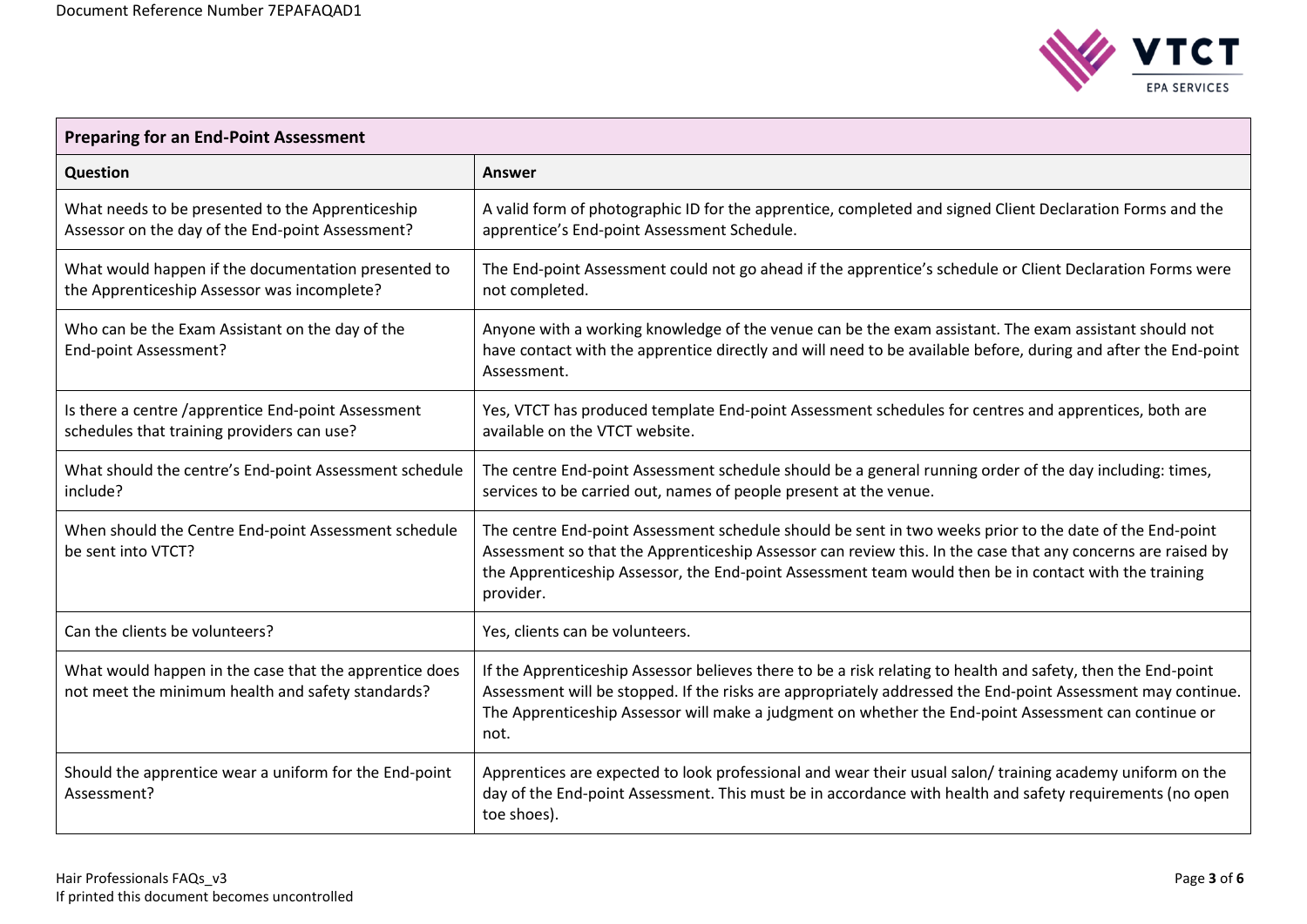

| Are male clients suitable for the hairdressing End-point<br>Assessments?                         | Yes, male clients can be used for the End-point Assessment as long as they meet the requirements of the Hair<br>Professional Assessment Plan.                                                 |
|--------------------------------------------------------------------------------------------------|-----------------------------------------------------------------------------------------------------------------------------------------------------------------------------------------------|
| Can the clients be known to the apprentice?                                                      | Yes, the clients can be known to the apprentice.                                                                                                                                              |
| Can the apprentice use more than one client?                                                     | Yes, the Hair Professional Assessment plan requires a minimum of two clients.                                                                                                                 |
| Do the clients need to be present for all of the End-point<br>Assessment?                        | The clients are only required to be present for the section of the End-point Assessment that they are<br>required for.                                                                        |
| Can background music be played?                                                                  | It is acceptable for music to be on in the background of the End-point Assessment.                                                                                                            |
| Does the salon need to be closed for the End-point<br>Assessment?                                | The salon does not need to be closed, however the apprentice must have a dedicated space for their End-<br>point Assessment and have no direct distractions.                                  |
| Is there a minimum age requirement for the clients?                                              | The clients must be a minimum of 16 years old.                                                                                                                                                |
| Can the Exam Assistant continue their working day?                                               | The Exam Assistant can, within reason, continue with their working day. The Exam Assistant must be<br>available at all times in the case that they are needed by the Apprenticeship Assessor. |
| Is there a maximum number of clients that an apprentice<br>can have in the End-point Assessment? | There is no restriction on the maximum number of clients that the apprentice can have in the End-point<br>Assessment.                                                                         |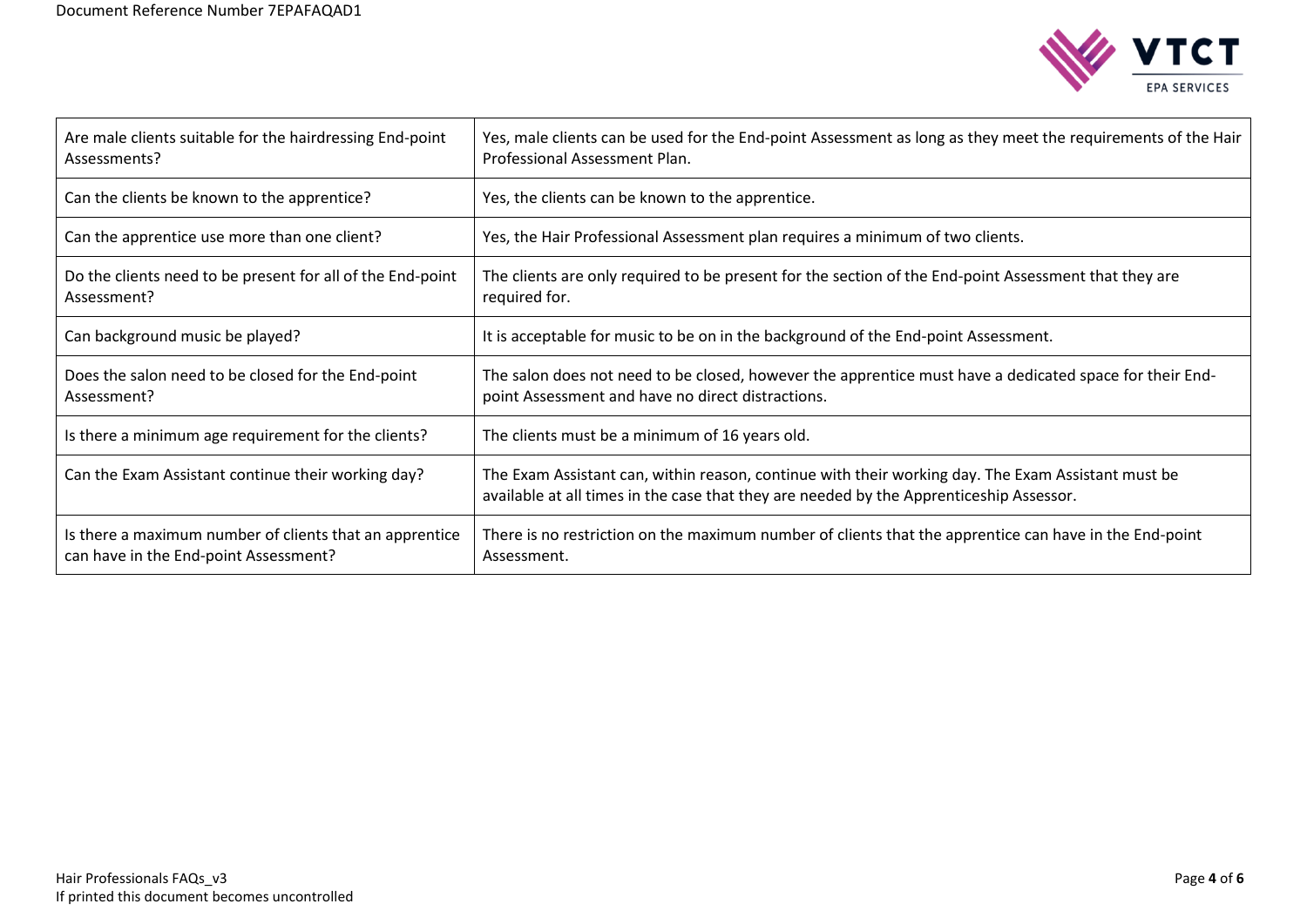

| <b>End-point Assessment Results</b>                                                                   |                                                                                                                                                                                                                   |  |
|-------------------------------------------------------------------------------------------------------|-------------------------------------------------------------------------------------------------------------------------------------------------------------------------------------------------------------------|--|
| <b>Question</b>                                                                                       | Answer                                                                                                                                                                                                            |  |
| Does the apprentice receive feedback on their End-point<br>Assessment?                                | The apprentice will receive a feedback report with their grade for each element, overall grade and holistic<br>commentary on the holistic judgement made by the Apprenticeship Assessor.                          |  |
| Will the apprentice receive feedback on the day of the<br>End-point Assessment?                       | The apprentice will not receive any feedback on the day of the End-point Assessment.                                                                                                                              |  |
| How long will it take to receive the feedback report?                                                 | The feedback report will be available after 15 working days and will be accessible to the training<br>provider/employer in SEPA. The training provider/employer will be sent an email when results are available. |  |
| If the apprentice fails one element of the End-point<br>Assessment, can they resit just that element? | The End-point Assessment must be completed in its entirety again.                                                                                                                                                 |  |
| What if I have a query about the End-point Assessment<br>result?                                      | You would need to follow the guidance detailed in the Complaints and Appeals Policy for the End-point<br>Assessment found under Step 9 on the 10 step process map that can be found on the VTCT website.          |  |